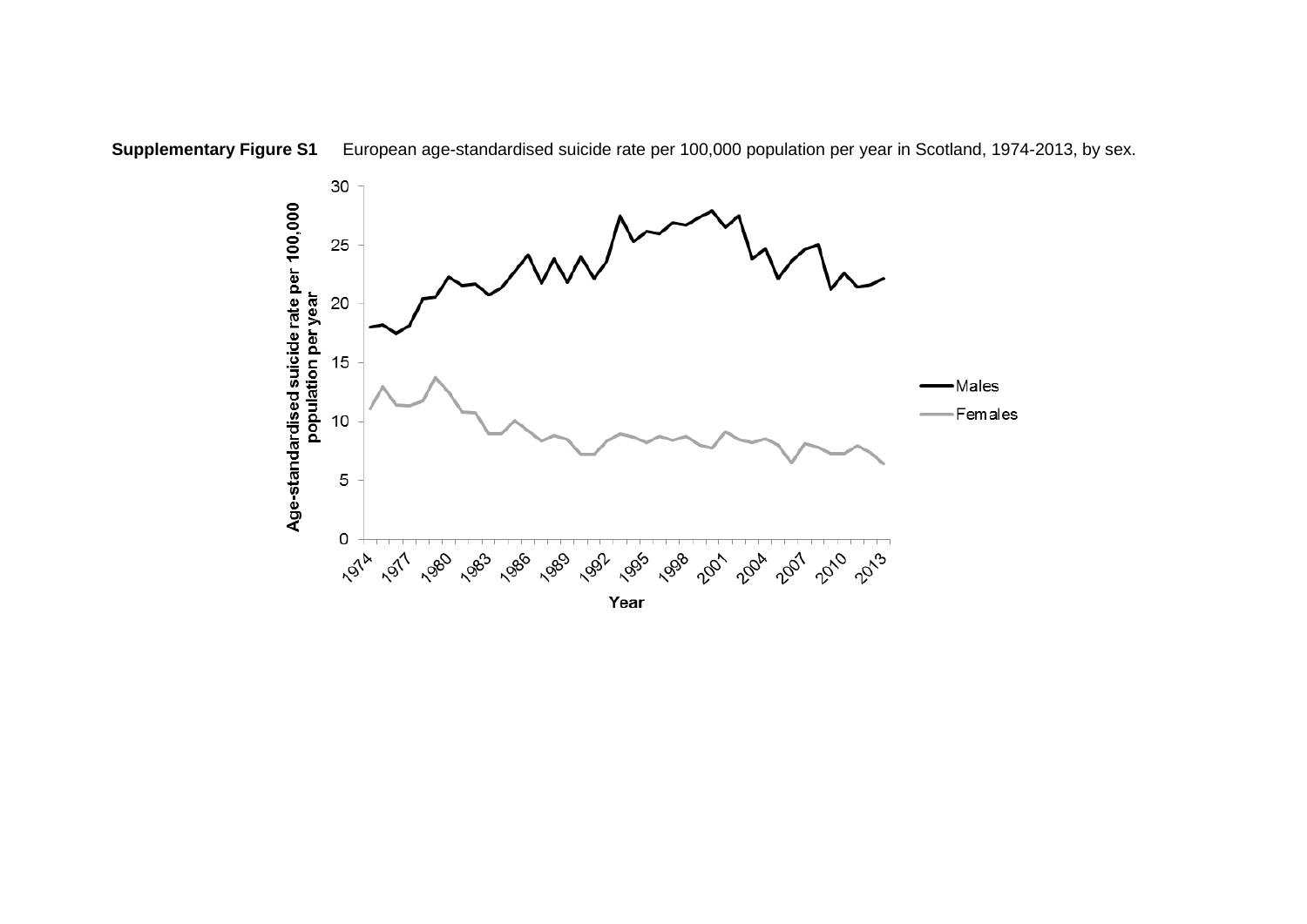### **Supplementary Figure S2** European age-standardised suicide rate per 100,000 population per year in Scotland, 1974-2013, by sex and deprivation.

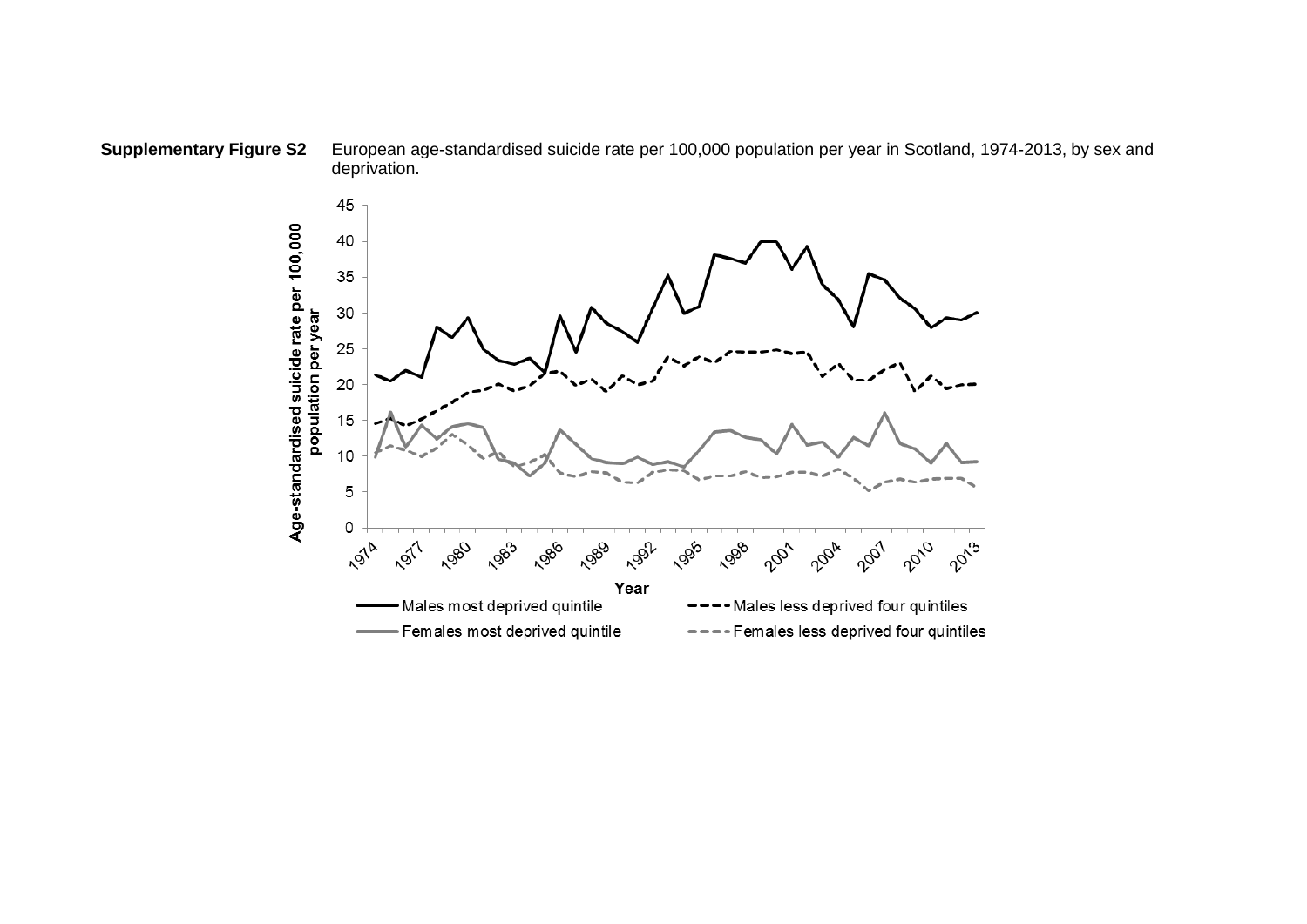### **Supplementary Figure S3** Smoothed shaded contour plot of age-year specific crude suicide rates per 100,000 population in Scotland for each single age from 15 to 89 years and each year from 1974-2013 stratified by sex.\*



**\*** The colour and contour labels indicate the number of suicides per 100,000 for each single age and year.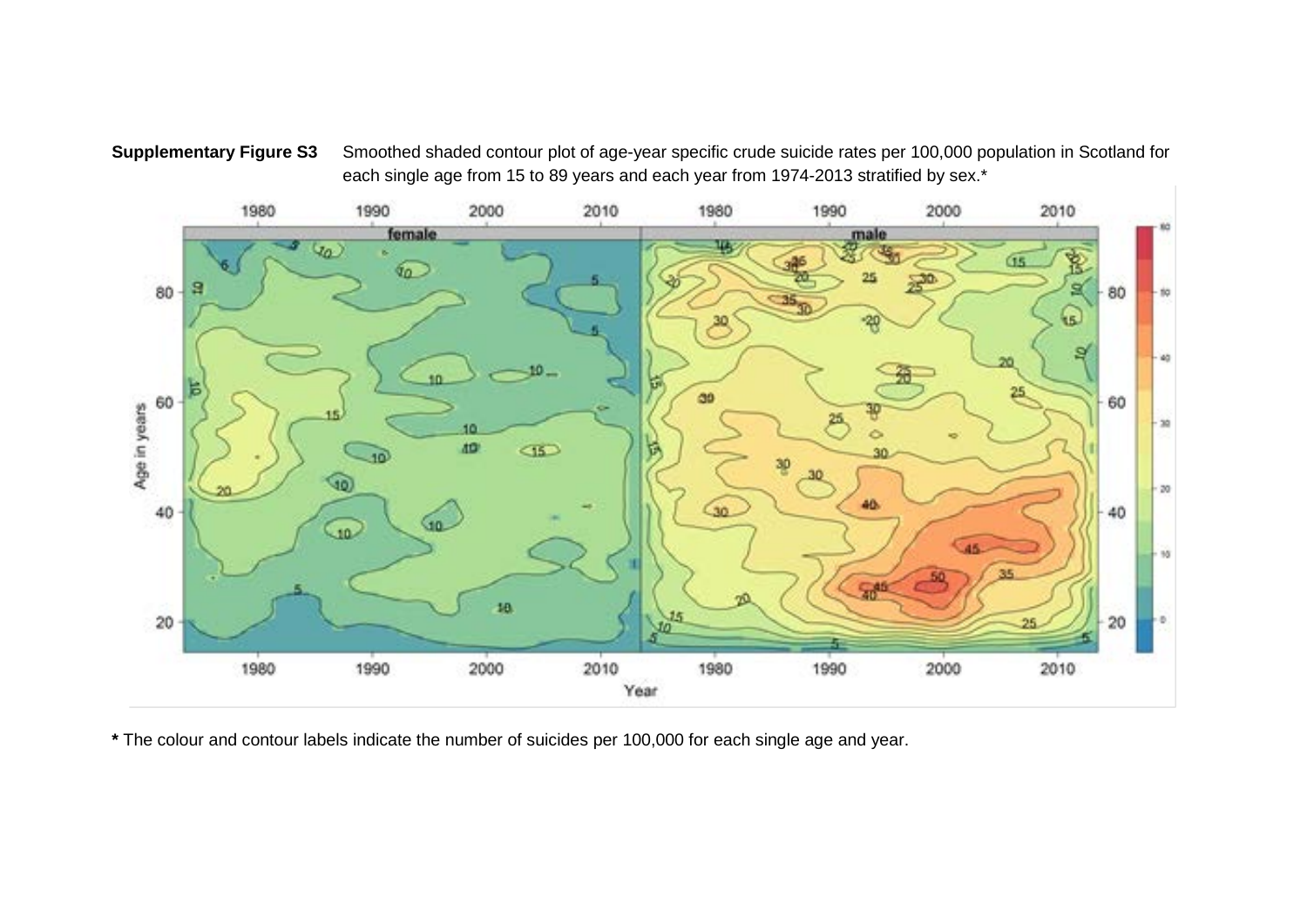

\* These age profiles show general trends with age across two time periods 1974-1993 and 1994-2013 and will have been affected by any ageperiod-cohort effects occurring during those periods.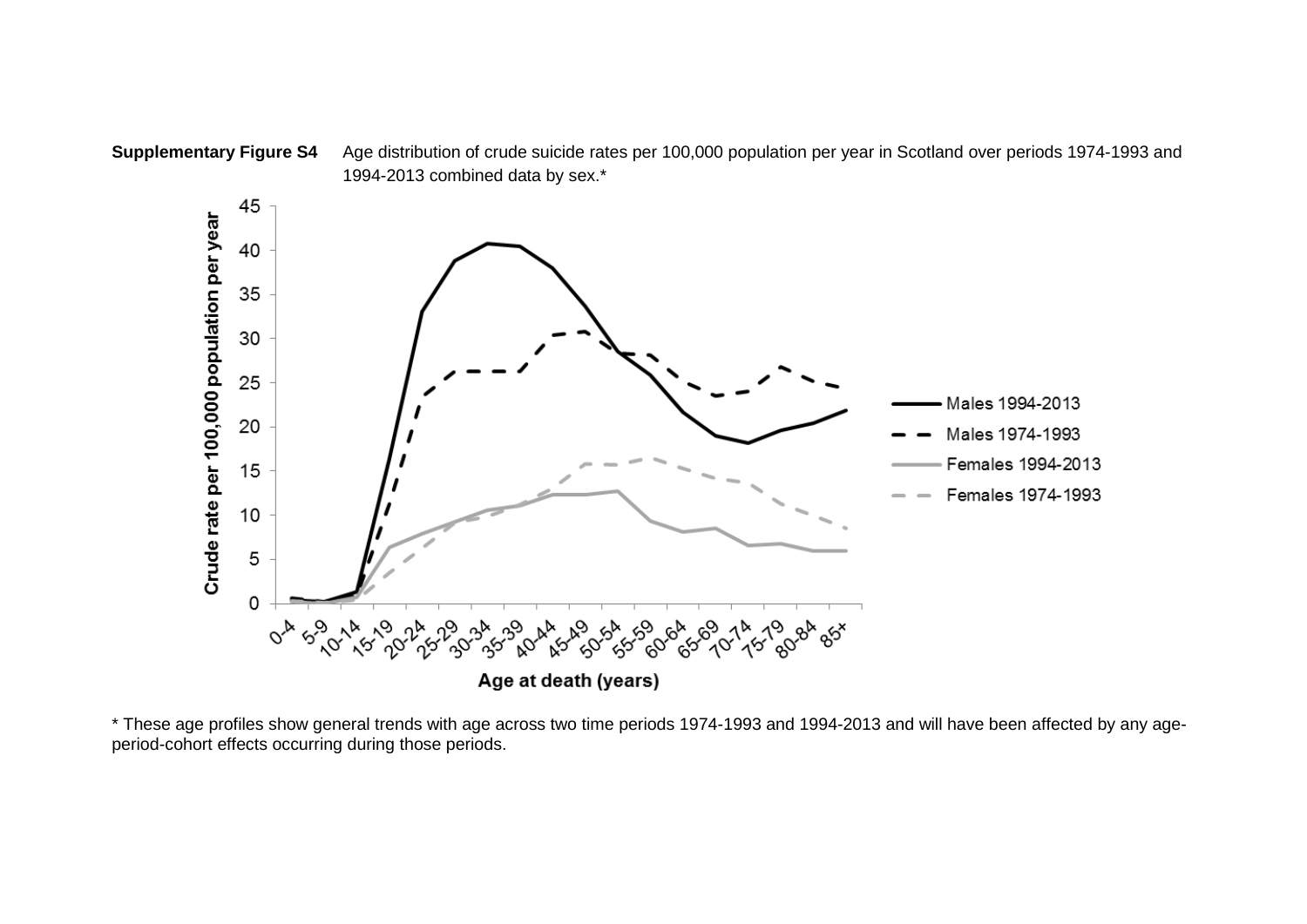## **Supplementary Figure S5** Smoothed shaded contour plot of age-year specific crude suicide rates per 100,000 population in Scotland for each single age from 15 to 84 years and each year from 1974-2013, stratified by sex and deprivation (most deprived fifth and less deprived four fifths).

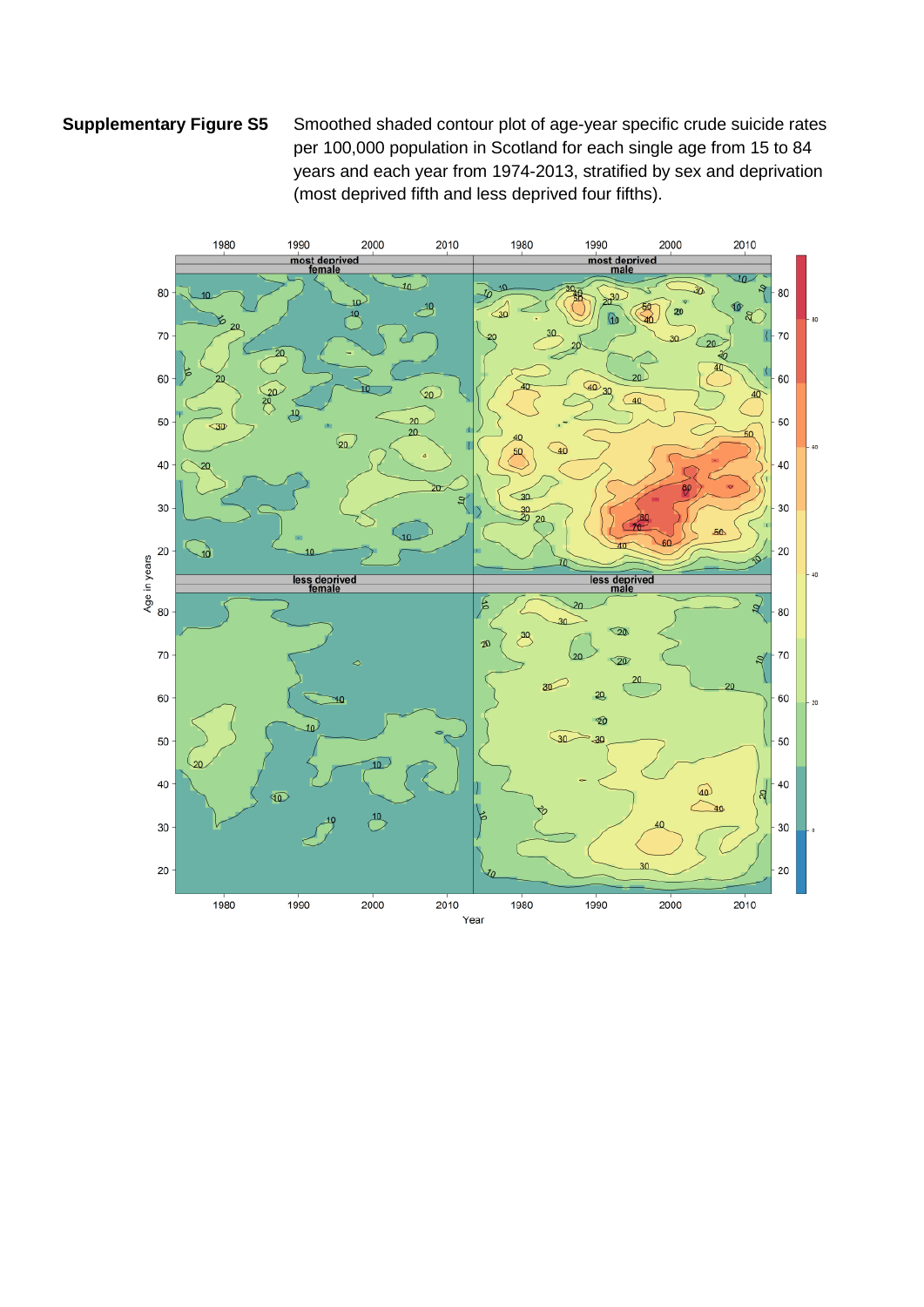



\* These age profiles show general trends with age across two time periods 1974-1993 and 1994-2013 and will have been affected by any ageperiod-cohort effects occurring during those periods.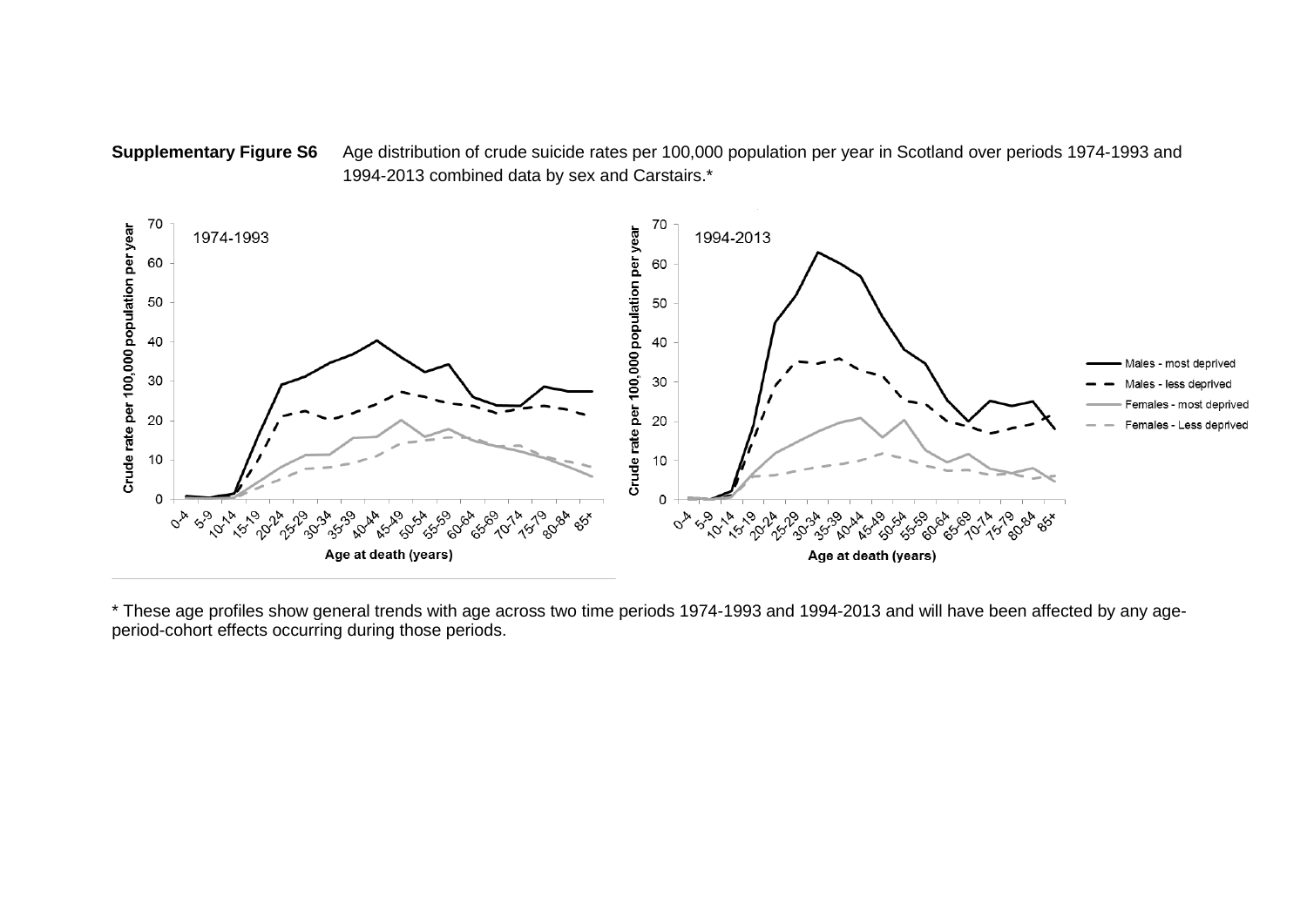**Supplementary Figure S7** Crude suicide rate per 100,000 population per year in Scotland by age (five year age groups, for ages 15-89 years), birth cohort (ten year cohorts 1895-1994) and sex.\*



\* The 1965-1974 cohort identified from SCPs as that most affected by a cohort effect is identified in red and large dashes.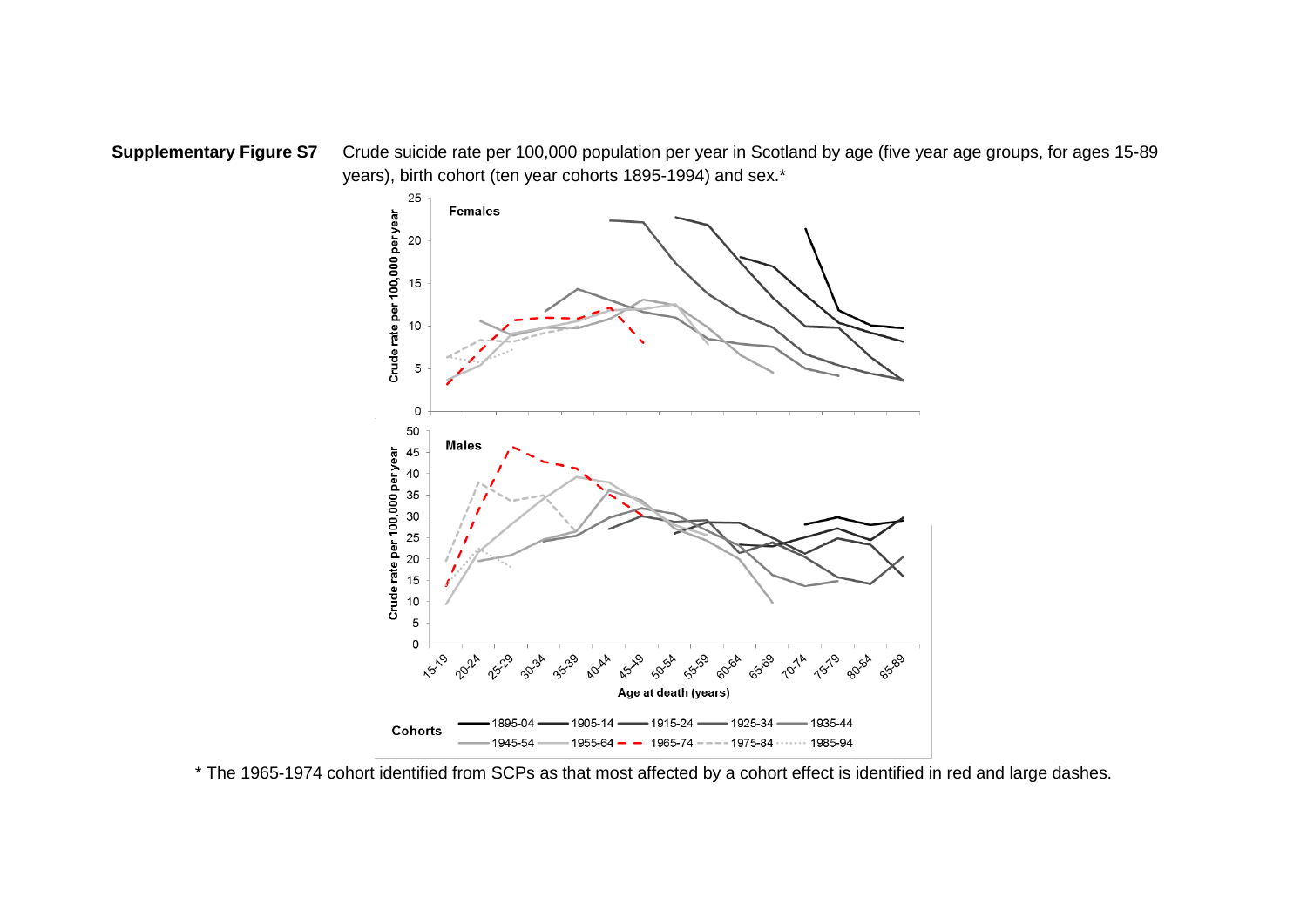**Supplementary Figure S8** Intrinsic Estimator coefficients for birth cohort effects for suicide in cohorts 1949-1994 Scotland stratified by (A) sex and (B) sex and deprivation.

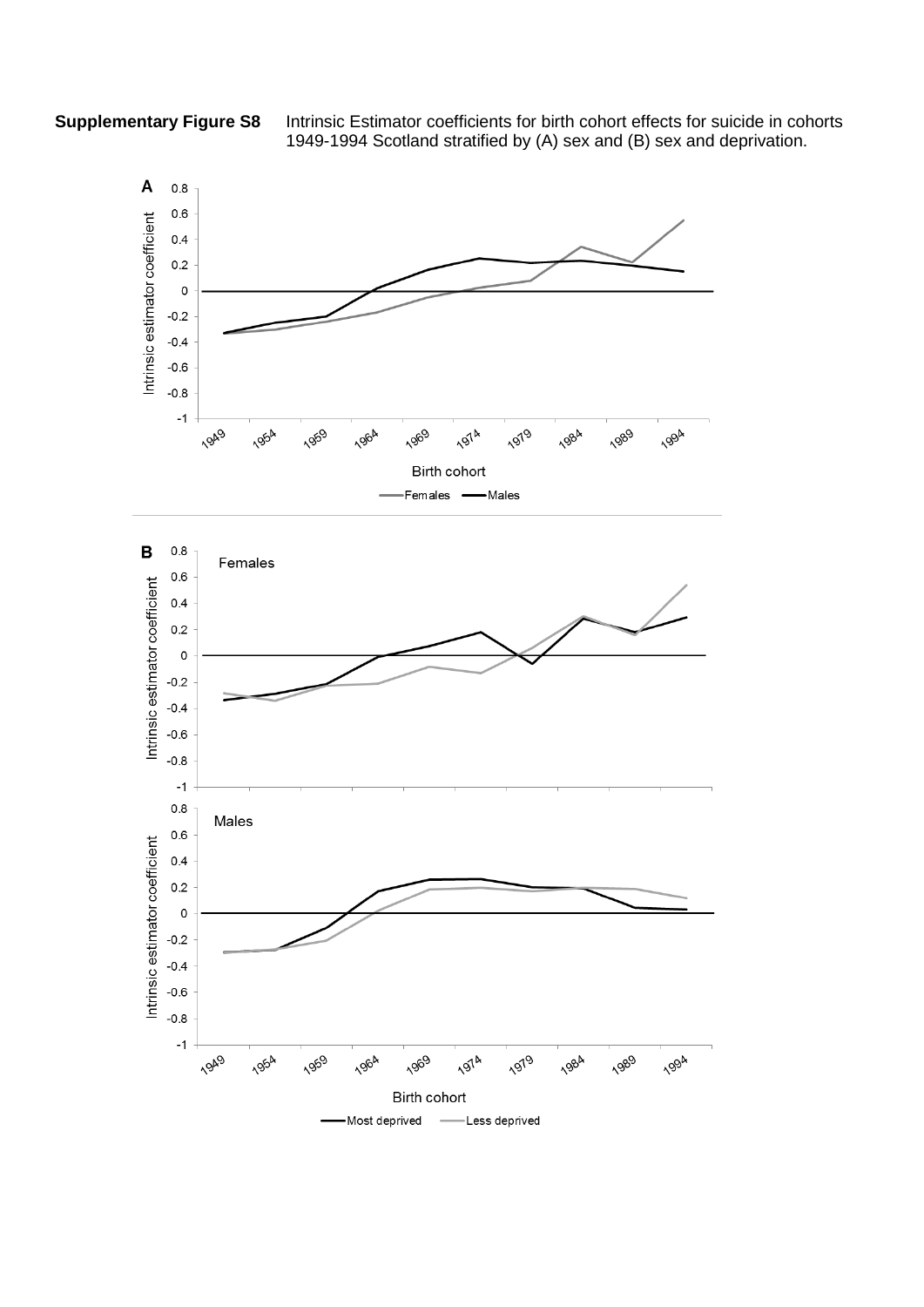# **Supplementary Figure 9** Smoothed shaded contour plot of ratio of age-year specific crude hanging/strangulation/suffocation rates per 100,000 population to age-year specific crude suicide rates in Scotland for each single age from 15-89 years and each year from 1974-2013 stratified by sex.\*



\* The contour lines show the proportion of suicides that are by hanging/strangulation/suffocation.